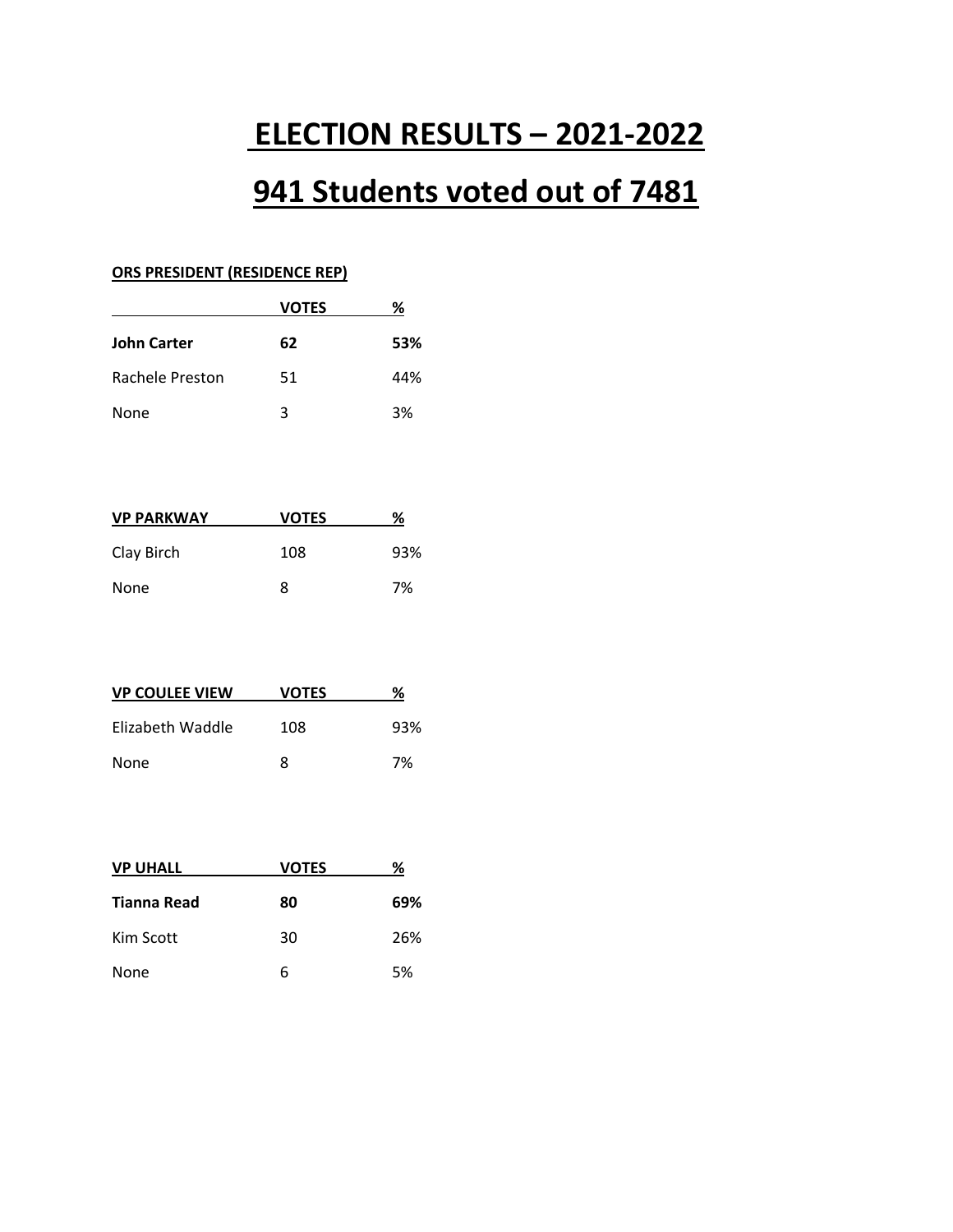| LETHBRIDGE PUBLIC INTEREST GROUP (LPIRG) | <b>VOTES</b> |
|------------------------------------------|--------------|
| <b>Tess McNaughton</b>                   | 571          |
| Samantha Scott                           | 520          |
| Joshua Omotosho                          | 501          |
| <b>Taylor Blais</b>                      | 500          |
| Bariyaa Ipaa                             | 474          |
| Teanna Zwicker                           | 458          |
| Mason Hoffos                             | 437          |
| None                                     | 188          |

| <b>INTERNATIONAL REP</b> | <b>VOTES</b> | %   |
|--------------------------|--------------|-----|
| Araba Adenu-mensah       | 47           | 89% |
| None                     | 6            | 11% |

| <b>FINE ARTS REP</b> | <b>VOTES</b> | ℅   |
|----------------------|--------------|-----|
| Alexandra Dodd       | 116          | 91% |
| None                 | 12           | 9%  |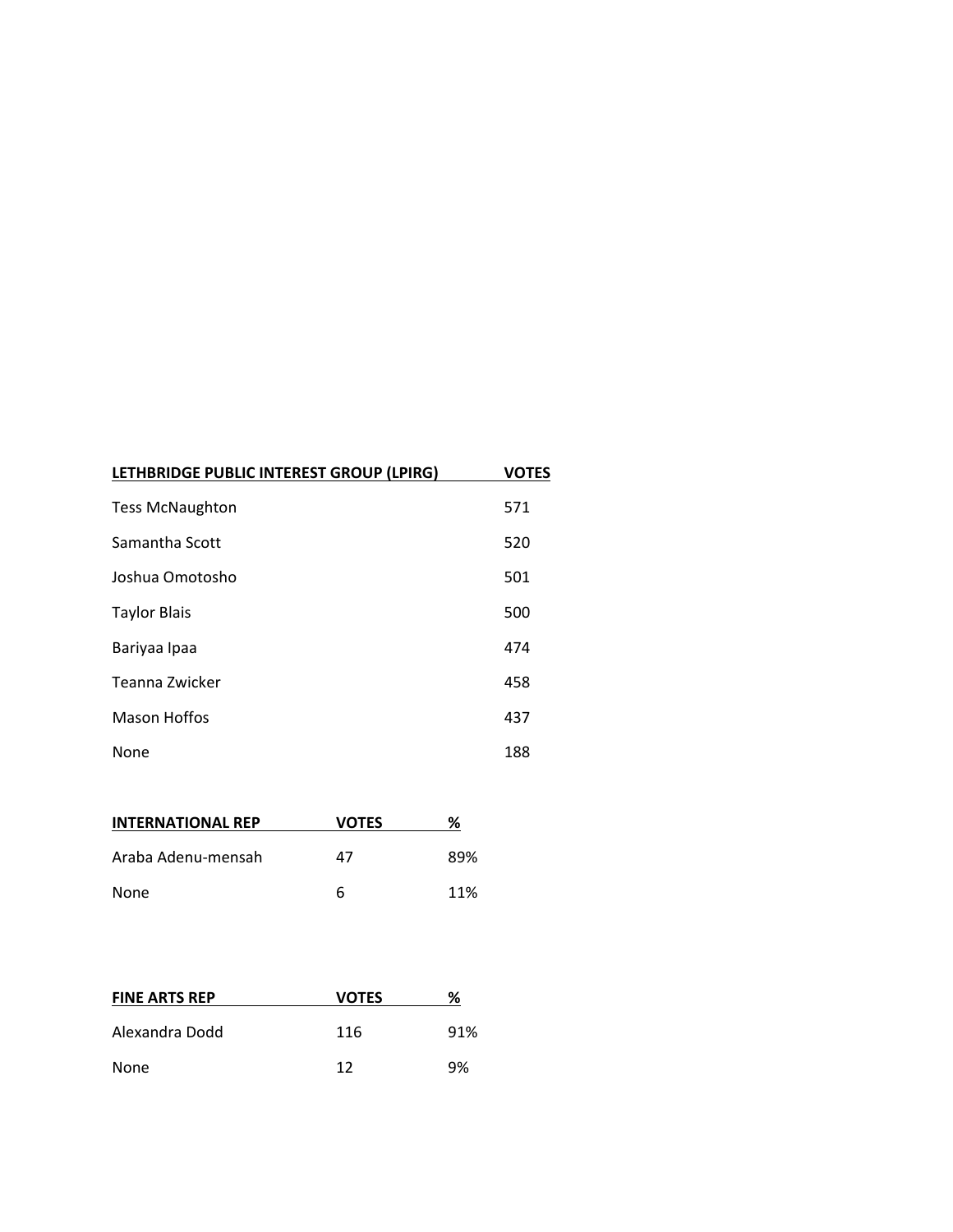| <b>CALGARY CAMPUS REP</b> | VOTES | ℅   |
|---------------------------|-------|-----|
| <b>Lionel Migrino</b>     | 27    | 52% |
| Joan Barredo              | 21    | 40% |
| None                      |       | 8%  |

### **DHILLON SCHOOL OF BUSINESS REPS – 2 Reps**

|                        | <b>VOTES</b> | ℅ |
|------------------------|--------------|---|
| <b>Mitchell Nixon</b>  | 86           |   |
| <b>Michelle Kildaw</b> | 75           |   |
| Gage Desteur           | 68           |   |
| Josel Paguio           | 66           |   |
| None                   | 34           |   |

| <b>ARTS &amp; SCIENCE REPS</b> | <b>VOTES</b><br>℅ |
|--------------------------------|-------------------|
| <b>Elisha Wong</b>             | 258               |
| <b>Madilng</b>                 | 239               |
| Madina Ali                     | 224               |
| <b>Cayley Fleischman</b>       | 219               |
| <b>Shae Dauncey</b>            | 206               |
| <b>Jennifer Eseonu</b>         | 198               |
| Laisa Kelly                    | 188               |
| Kianna Turner                  | 168               |
| Azra Pira                      | 136               |